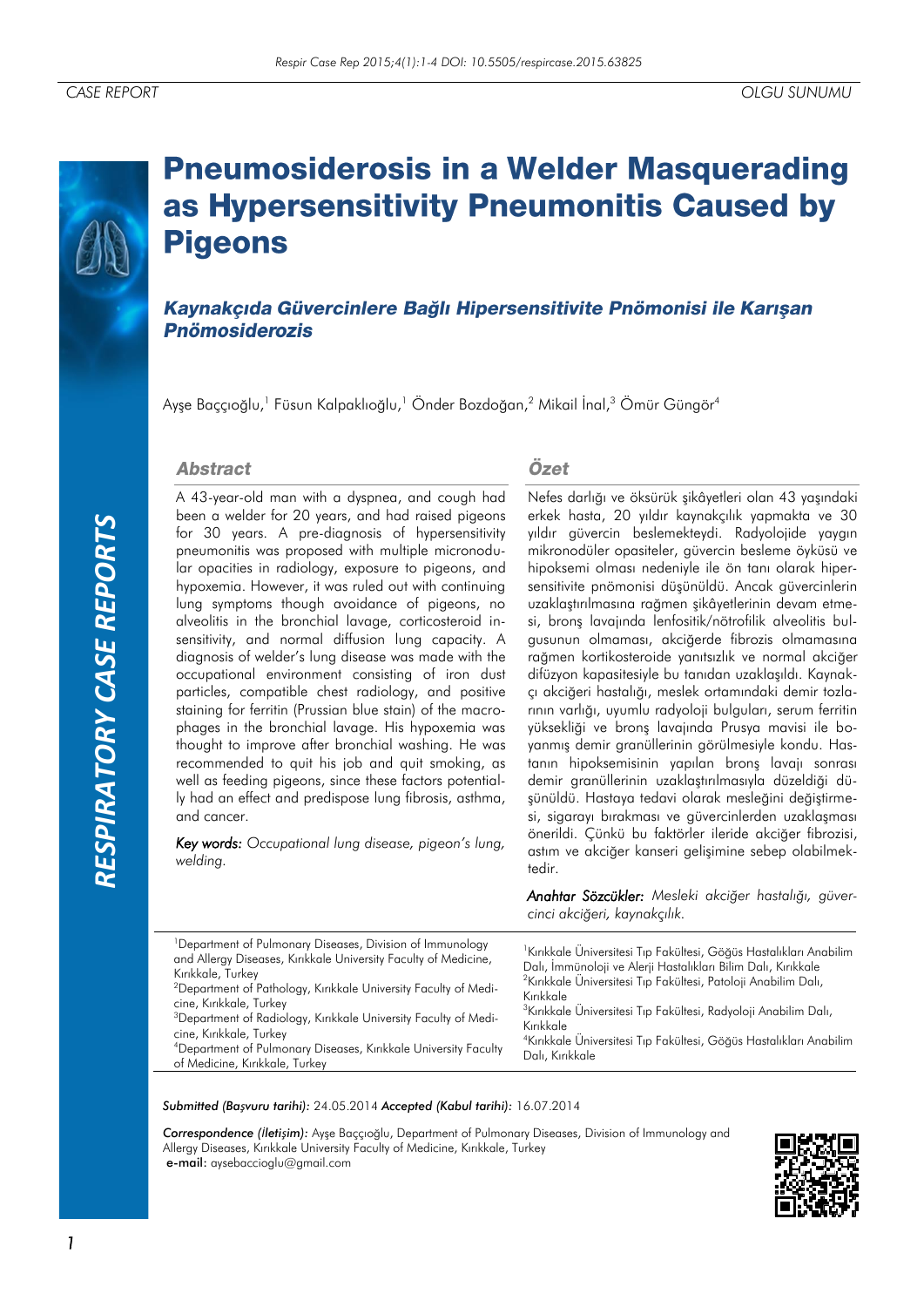Pneumosiderosis or welder's lung is a rare occupational lung disease that is seen after inhalation of iron dust particles in welders, and occurs in about 7% of arc welders (1). Herein we present a case of welder's lung with a differential diagnosis of hypersensitivity pneumonitis in the light of literature.

### CASE

A 43-year-old-man reported a one-year history of dyspnea and non-productive cough that was nonresponsive to antibiotics. He was an active smoker (20 packs/year), and had been feeding pigeons out of his house for 30 years. On admission, the physical examination revealed no crackles or rhonchi. The chest radiograph showed a pattern of reticular-linear opacities bilaterally in all zones, and computed tomography showed bilateral diffuse multiple micronodular opacities and peribronchial thickening accompanied by lymphadenopathies (< 1cm) in the right hilar, paratracheal, and precarinal area (Figure 1). His complete blood count, renal, and liver function tests, erythrocyte sedimentation rate (ESR), C-reactive protein (CRP), and urine analysis were within normal limits. Some laboratory findings are summarized in Table 1, and were characterized by a mild hypoxemia, mould sensitivity, normal pulmonary functions, and diffusion lung capacity  $(DL_{CO})$ .

The bronchoscope visual examination was normal. Bronchial lavage culture was negative for bacteria except *Candida non-albicans*, and lavage cytology was clear for malignancy with a normal cell profile (Table 1). However, oxygen saturation increased to 97% and  $pO<sub>2</sub>$  to 80.9 mmHg.

Hypersensitivity pneumonitis (HP) was presumed with three (symptoms, radiology, exposure to pigeons) of six major criteria (biopsy not taken, natural provocation test not completed, but no increase in symptoms nearby pigeons, and no lymphocytic / neutrophilic alveolitis in bronchial lavage), and one minor criteria of hypoxemia (normal  $DL_{CO}$  and no crackles) (2). However, HP was ruled out with persistent lung symptoms and radiology, despite four weeks of inhaled 1000 μg fluticasone/day, followed by 4 weeks of methyl-prednisolone 0.5 mg/kg/day concomitant with 8 weeks of avoidance of pigeons.

He was a welder for 20 years, and was trimming/scarfing metal objects to build heating boilers. His occupational environment had an ineffective exhaust-ventilated-hangar with welding fumes, where approximately 2 of 100 colleagues quit due to respiratory symptoms. Moreover, his

previous bronchial lavage fluid preparations were reinvestigated, and revealed numerous aggregates of iron particles stained with Prussian blue, both outside and within the alveolar macrophages (Figure 2). Finally, our patient was diagnosed with welder's lung (WL) due to exposure to iron fumes, micronodular lung pattern, iron granules stained with Prussian blue in bronchioalveolar lavage (BAL), and semi-high serum ferritin levels.



*Figure 1: High-resolution computed tomography (CT) showed bilateral diffuse multiple center-asiner ground-glass nodular opacities, and peribronchial thickening*



*Figure 2: Bronchial lavage preparations revealed numerous intracytoplasmic iron accumulations in macrophages stained with Prussian blue. Granular blue material is also seen in the background (x 40)*

Hypoxemia was improved by bronchial washing. He was recommended to quit his job and quit smoking to prevent lung fibrosis and cancer. Furthermore, he had a high risk of developing lung cancer with his long duration of exposure to iron fumes besides smoking. Even though he was reported to have a good prognosis with strict avoidance of iron dust, the risk of lung cancer remained even after controlling for the smoking status. Alternative employment with no risk of the inhalation of toxic fumes was advised,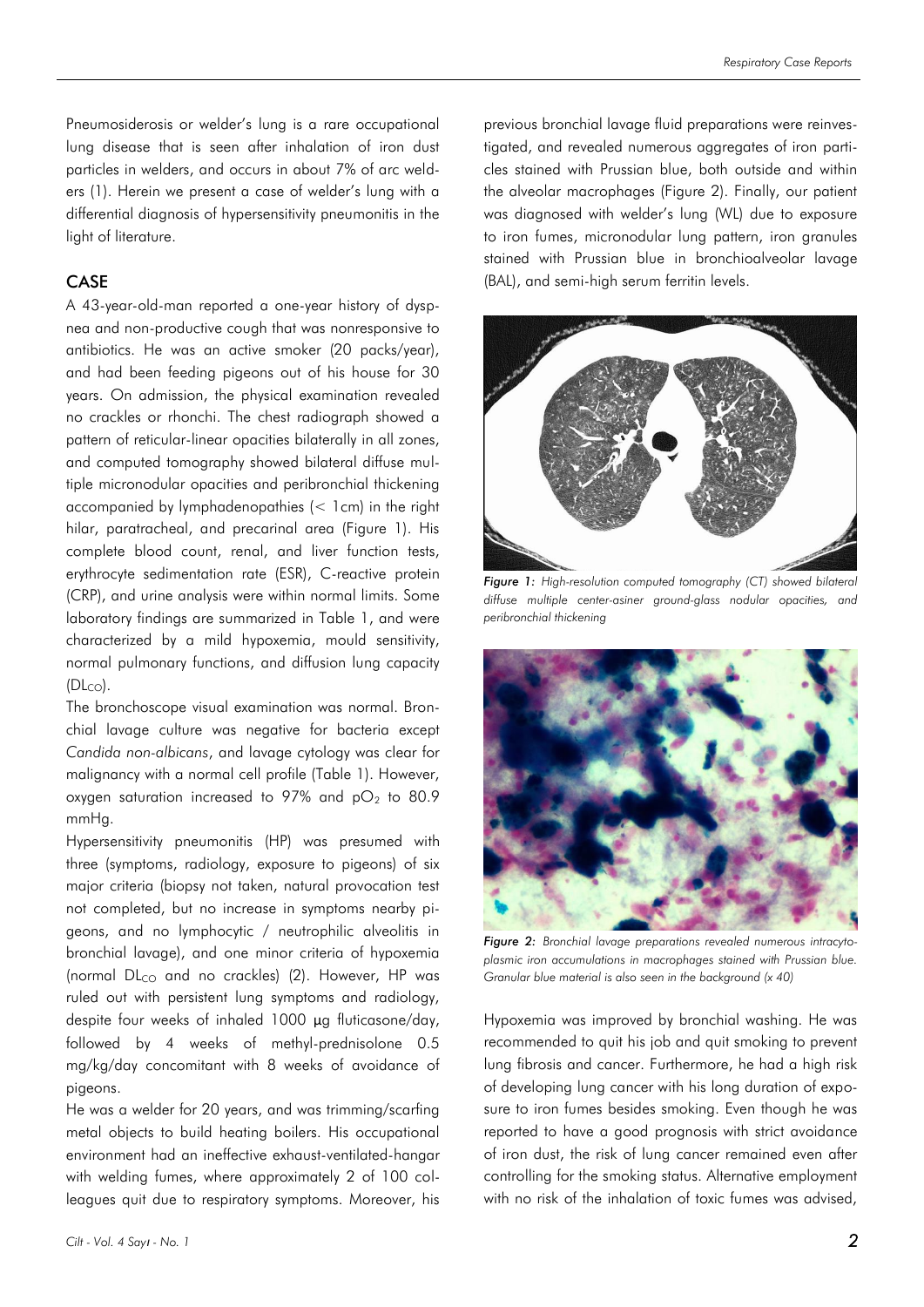such as a desk job. On the other hand, his employer was informed about the use of respiratory protective equipment and local exhaust ventilation in the workplace. Written informed consent was obtained from the patient prior to publishing his story.

| Table 1: Laboratory findings of the patient |  |  |  |
|---------------------------------------------|--|--|--|
|---------------------------------------------|--|--|--|

| Variable                                                                                                                        | Value                                                                                                                                                                                                                                                                |  |
|---------------------------------------------------------------------------------------------------------------------------------|----------------------------------------------------------------------------------------------------------------------------------------------------------------------------------------------------------------------------------------------------------------------|--|
| Serum:                                                                                                                          |                                                                                                                                                                                                                                                                      |  |
| Ferritin, ug/L (Normal: 20-250<br>$ug/L$ ).                                                                                     | 254                                                                                                                                                                                                                                                                  |  |
| Total IgE, kU/L,                                                                                                                | 404                                                                                                                                                                                                                                                                  |  |
| Specific IgE for mold mix, grade<br>(kUA/L)                                                                                     | Grade 2 positive (1.27)                                                                                                                                                                                                                                              |  |
| Specific IgE for Aspergillus, Alter-<br>naria, feathers mix, occupational<br>allergen mix (Isocyanates, phthal-<br>ic anhydride | 0                                                                                                                                                                                                                                                                    |  |
| <b>Bronchial lavage:</b>                                                                                                        |                                                                                                                                                                                                                                                                      |  |
| Specific IgE for mold mix, grade<br>(kUA/L)                                                                                     | 0(0.05)                                                                                                                                                                                                                                                              |  |
| Arterial blood gases:                                                                                                           |                                                                                                                                                                                                                                                                      |  |
| pO <sub>2</sub> , mmHg (pre-post bronchos-<br>copy)                                                                             | 63-80.9                                                                                                                                                                                                                                                              |  |
| pCO <sub>2</sub> , mmHg (pre-post bron-<br>choscopy)                                                                            | 38-40                                                                                                                                                                                                                                                                |  |
| Sa, O <sub>2</sub> % (pre-post bronchoscopy)                                                                                    | 93-97                                                                                                                                                                                                                                                                |  |
| Pulmonary function test:                                                                                                        |                                                                                                                                                                                                                                                                      |  |
| FEV <sub>1</sub> L (% pred)                                                                                                     | 3.53(94)                                                                                                                                                                                                                                                             |  |
| FEV <sub>1</sub> /FVC % (% pred)                                                                                                | 73 (100)                                                                                                                                                                                                                                                             |  |
| DL,coadj (% pred)                                                                                                               | 96                                                                                                                                                                                                                                                                   |  |
| <b>Bronchial lavage:</b>                                                                                                        |                                                                                                                                                                                                                                                                      |  |
| Non-specific culture                                                                                                            | 1. Bacteria (-)<br>2. Acid fast bacilli (-)<br>3. Candida non-albicans<br>$(+)$                                                                                                                                                                                      |  |
| Cytology                                                                                                                        | 1. Negative for malignancy,<br>2. Cell profile : 40% of<br>alveolar macrophage, 30%<br>of neutrophils and 30% of<br>lymphocytes,<br>3. Numerous aggregates of<br>iron particles stained with<br>Prussian blue, both outside<br>and within alveolar macro-<br>phages. |  |

IgE: immunoglobulin E; FVC: forced vital capacity; % pred: % predicted; FEV1: forced expiratory volume in one second; DL,COadj: diffusing capacity of the lung for carbon monoxide adjusted for haemoglobin; mold mix: *Penicillium chrysogenum, Cladosporium herbarum, Aspergillus fumigatus, Candida albicans, Alternaria alternata, Setomelanomma*  rostrata, PO<sub>2</sub>: partial pressure of oxygen; PCO<sub>2</sub>: partial pressure of carbon dioxide;  $Sa, O_2$ : arterial oxygen saturation.

### **DISCUSSION**

WL is a type of pneumoconiosis caused by the accumulation of iron particles in the lung macrophages, in addition to "industrial bronchitis" by the irritant effect (1). The symptoms are usually nonspecific, such as shortness of breath and cough. Although 20 years seems to be a mile stone in WL, some welders might have symptoms even after five years, whereas some never become ill due to low exposure intensity of iron fumes, and phagocytic capacity of macrophages (3). The diagnostic tests are staining with Prussian blue of ferritin granules in the alveolar macrophages, and an elevation of ferritin levels in bronchial lavage followed by serum. Even though the patient's pulmonary function tests were normal, it was reported that there might be a decline in pulmonary functions in the future with continuing exposure (1). The treatment is usually symptomatic, and bronchial washing might improve symptoms and radiology, as in the current case (3). Prognosis is generally favorable if strict avoidance of the occupational environment is adopted (4). On the other hand, continued inhalation of iron dust particles may lead to the development of progressive massive fibrosis, and spontaneous pneumothorax/fungus ball (5,6). Furthermore, the risk of lung cancer among welders is associated with the duration and density of welding particulate exposure, which remains even after smoking cessation (4,7).

This case is interesting with multiple exposures, including welding and pigeons, to cause lung disease. The common findings of both diseases are nonspecific lung symptoms and micronodular opacities. HP can present with flu-like symptoms, weight-loss, fatigue, and loss of appetite, fine rales in the lung, increases in ESR and CRP, lymphocytosis in the bronchial lavage, restriction in pulmonary function tests, decrease in DLCO, and respiratory failure caused by the progressive fibrotic lung disease (8); all symptoms were absent in this case. The diagnosis of HP can be made certain after the improvement in symptoms and radiology by avoidance of pigeons for at least four weeks and/or corticosteroid therapy (2). On the other hand, there were mold species in the bronchial lavage, and the patient was sensitive to some mold types with increased IgE, that might be due to exposure to dampness in the pigeons' nests. Pigeon's disease is a type III hypersensitivity reaction related to IgG, whereas IgE positivity to mold was a hyper-sensitization, but not a cause of lung symptoms (8). Furthermore, in the literature, pulmonary aspergillum was found to be related to WL (9).